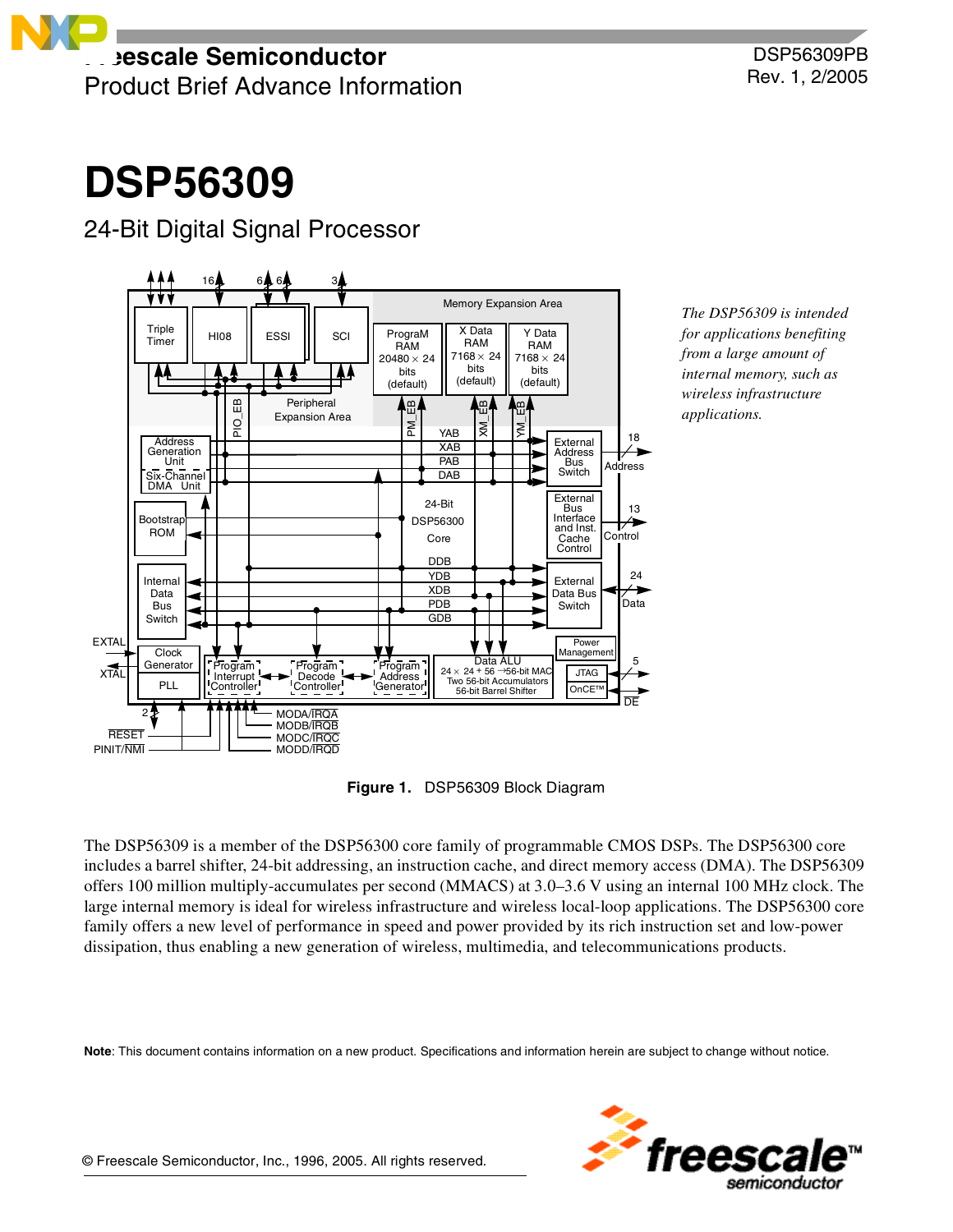

## **Features**

**[Table 1](#page-1-0)** lists the features of the DSP56309 device.

<span id="page-1-0"></span>

| <b>Feature</b>                                  | <b>Description</b>                                                                                                                                                                                                                                                                                                                                                                                                                                                                                                                                                                                                                                                                                                                                                                                                                                                                                                                                                                                                                                                                                                                                                                                                                                                                                |                                                                                                     |                                                                                                                               |                                                                                                                               |                                                                           |                                                                  |
|-------------------------------------------------|---------------------------------------------------------------------------------------------------------------------------------------------------------------------------------------------------------------------------------------------------------------------------------------------------------------------------------------------------------------------------------------------------------------------------------------------------------------------------------------------------------------------------------------------------------------------------------------------------------------------------------------------------------------------------------------------------------------------------------------------------------------------------------------------------------------------------------------------------------------------------------------------------------------------------------------------------------------------------------------------------------------------------------------------------------------------------------------------------------------------------------------------------------------------------------------------------------------------------------------------------------------------------------------------------|-----------------------------------------------------------------------------------------------------|-------------------------------------------------------------------------------------------------------------------------------|-------------------------------------------------------------------------------------------------------------------------------|---------------------------------------------------------------------------|------------------------------------------------------------------|
| <b>High-Performance</b><br><b>DSP56300 Core</b> | 100 million multiply-accumulates per second (MMACS) with a 100 MHz clock at 3.3 V nominal<br>• Data arithmetic logic unit (Data ALU) with fully pipelined $24 \times 24$ -bit parallel multiplier-accumulator (MAC),<br>56-bit parallel barrel shifter (fast shift and normalization; bit stream generation and parsing), conditional<br>ALU instructions, and 24-bit or 16-bit arithmetic support under software control<br>• Program control unit (PCU) with position-independent code (PIC) support, addressing modes optimized for<br>DSP applications (including immediate offsets), internal instruction cache controller, internal memory-<br>expandable hardware stack, nested hardware DO loops, and fast auto-return interrupts<br>• Direct memory access (DMA) with six DMA channels supporting internal and external accesses; one-, two-<br>and three-dimensional transfers (including circular buffering); end-of-block-transfer interrupts; and<br>triggering from interrupt lines and all peripherals<br>• Phase-lock loop (PLL) allows change of low-power divide factor (DF) without loss of lock and output clock<br>with skew elimination<br>• Hardware debugging support including on-chip emulation (OnCE) module, Joint Test Action Group (JTAG)<br>test access port (TAP) |                                                                                                     |                                                                                                                               |                                                                                                                               |                                                                           |                                                                  |
| <b>Internal Peripherals</b>                     | • Enhanced 8-bit parallel host interface (HI08) supports a variety of buses (for example, ISA) and provides<br>glueless connection to a number of industry-standard microcomputers, microprocessors, and DSPs<br>• Two enhanced synchronous serial interfaces (ESSI), each with one receiver and three transmitters (allows<br>six-channel home theater)<br>• Serial communications interface (SCI) with baud rate generator<br>• Triple timer module<br>• Up to thirty-four programmable general-purpose input/output (GPIO) pins, depending on which peripherals<br>are enabled                                                                                                                                                                                                                                                                                                                                                                                                                                                                                                                                                                                                                                                                                                                 |                                                                                                     |                                                                                                                               |                                                                                                                               |                                                                           |                                                                  |
| <b>Internal Memories</b>                        | • 192 $\times$ 24-bit bootstrap ROM<br>• $8 K \times 24$ -bit RAM total<br>• Program RAM, instruction cache, X data RAM, and Y data RAM sizes are programmable:<br><b>Program RAM</b><br><b>Size</b><br>20480 $\times$ 24 bits<br>19456 $\times$ 24 bits<br>24576 $\times$ 24 bits<br>23552 $\times$ 24 bits                                                                                                                                                                                                                                                                                                                                                                                                                                                                                                                                                                                                                                                                                                                                                                                                                                                                                                                                                                                      | Instruction<br><b>Cache Size</b><br>0<br>$1024 \times 24$ -bit<br>$\Omega$<br>$1024 \times 24$ -bit | X Data RAM<br><b>Size</b><br>7168 $\times$ 24 bits<br>7168 $\times$ 24 bits<br>$5120 \times 24$ bits<br>$5120 \times 24$ bits | Y Data RAM<br><b>Size</b><br>7168 $\times$ 24 bits<br>7168 $\times$ 24 bits<br>$5120 \times 24$ bits<br>$5120 \times 24$ bits | <b>Instruction</b><br>Cache<br>disabled<br>enabled<br>disabled<br>enabled | <b>Switch Mode</b><br>disabled<br>disabled<br>enabled<br>enabled |
| <b>External Memory</b><br><b>Expansion</b>      | • Data memory expansion to two 256 K $\times$ 24-bit word memory spaces using the standard external address<br>lines<br>• Program memory expansion to one 256 K $\times$ 24-bit words memory space using the standard external<br>address lines<br>• External memory expansion port<br>• Chip select logic for glueless interface to static random access memory (SRAMs)<br>Internal DRAM Controller for glueless interface to dynamic random access memory (DRAMs)                                                                                                                                                                                                                                                                                                                                                                                                                                                                                                                                                                                                                                                                                                                                                                                                                               |                                                                                                     |                                                                                                                               |                                                                                                                               |                                                                           |                                                                  |
| <b>Power Dissipation</b>                        | • Very low-power CMOS design<br>• Wait and Stop low-power standby modes<br>• Fully static design specified to operate down to 0 Hz (dc)<br>• Optimized power management circuitry (instruction-dependent, peripheral-dependent, and mode-<br>dependent)                                                                                                                                                                                                                                                                                                                                                                                                                                                                                                                                                                                                                                                                                                                                                                                                                                                                                                                                                                                                                                           |                                                                                                     |                                                                                                                               |                                                                                                                               |                                                                           |                                                                  |
| Packaging                                       | • 144-pin TQFP package in lead-free or lead-bearing versions<br>• 196-pin molded array plastic-ball grid array (MAP-BGA) package in lead-free or lead-bearing versions                                                                                                                                                                                                                                                                                                                                                                                                                                                                                                                                                                                                                                                                                                                                                                                                                                                                                                                                                                                                                                                                                                                            |                                                                                                     |                                                                                                                               |                                                                                                                               |                                                                           |                                                                  |

## **Table 1.** DSP56309 Features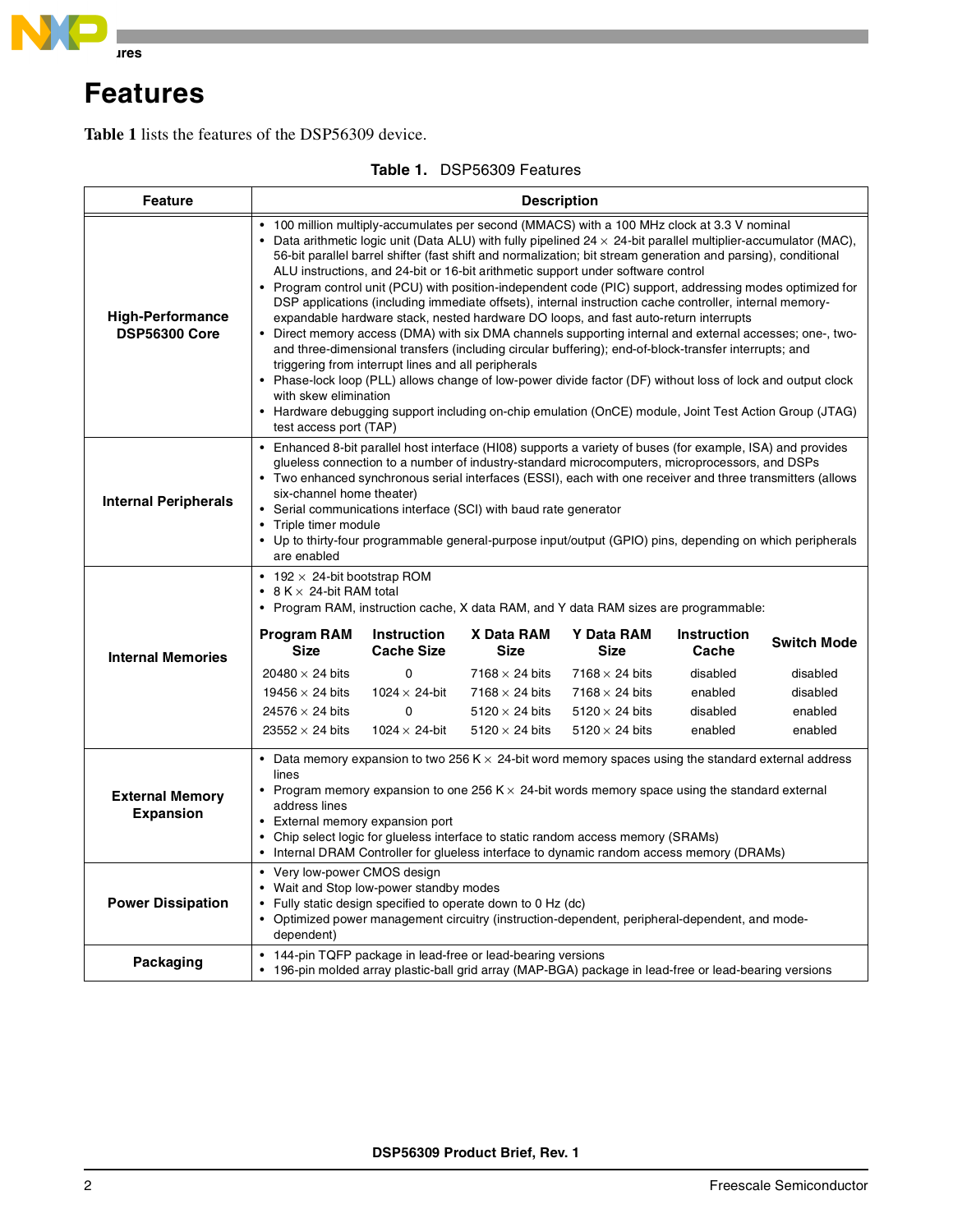

## **Target Applications**

The DSP56309 is intended for applications benefiting from a large amount of internal memory, such as wireless infrastructure applications.

## **Product Documentation**

The documents listed in **[Table 2](#page-2-0)** are required for a complete description of the DSP56309 device and are necessary to design properly with the part. Documentation is available from a local Freescale distributor, a Freescale semiconductor sales office, or a Freescale Semiconductor Literature Distribution Center. For documentation updates, visit the Freescale DSP website. See the contact information on the back cover of this document.

<span id="page-2-0"></span>

| <b>Name</b>                              | <b>Description</b>                                                                                           | <b>Order Number</b>              |  |
|------------------------------------------|--------------------------------------------------------------------------------------------------------------|----------------------------------|--|
| <b>DSP56309</b><br><b>Technical Data</b> | Description, features list, and specifications of the DSP56309                                               | <b>DSP56309</b>                  |  |
| <i>DSP56309</i><br>User's Manual         | Detailed functional description of the DSP56309 memory configuration,<br>operation, and register programming | <b>DSP56309UM</b>                |  |
| DSP56300 Family<br>Manual                | Detailed description of the DSP56300 family processor core and instruction set                               | <b>DSP56300FM</b>                |  |
| <b>Application Notes</b>                 | Documents describing specific applications or optimized device operation<br>including code examples          | See the DSP56309 product website |  |

## **Table 2.** DSP56309 Documentation